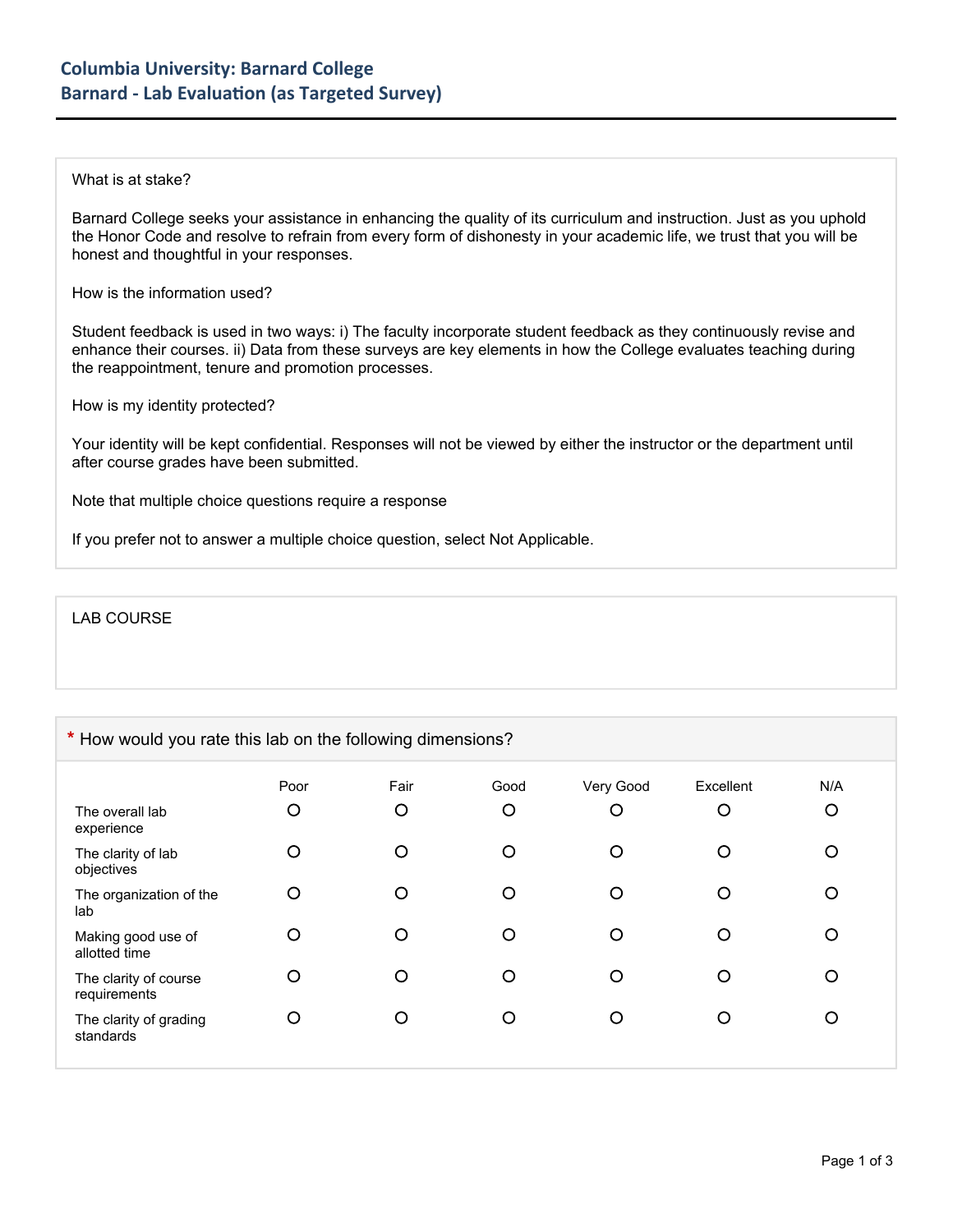| * How much has this lab enabled you to do each of the following?    |            |             |      |             |           |     |
|---------------------------------------------------------------------|------------|-------------|------|-------------|-----------|-----|
|                                                                     | Not at all | Very little | Some | Quite a bit | Very much | N/A |
| Increase your<br>understanding of the<br>broader intellectual field | O          | O           | O    | O           | O         | O   |
| Increase your interest in<br>the field                              | O          | O           | O    | O           | O         | ∩   |
| Understand lecture<br>material                                      | O          | O           | ∩    | ∩           | O         | ∩   |
| Improve your quantitative<br>skills                                 | O          | O           | ∩    | O           | O         | ∩   |
| Improve your technical<br>skills                                    | O          | O           | O    | ∩           | ∩         | ∩   |
| Improve your writing skills                                         | O          | O           | ∩    | ∩           | ∩         | ∩   |
| Improve your<br>presentation skills                                 | O          | O           | O    | O           | ( )       | Ω   |

What aspects of the lab did you find most valuable?

What aspects of the lab would you like to see changed or improved?

LAB INSTRUCTOR: [InstructorName]